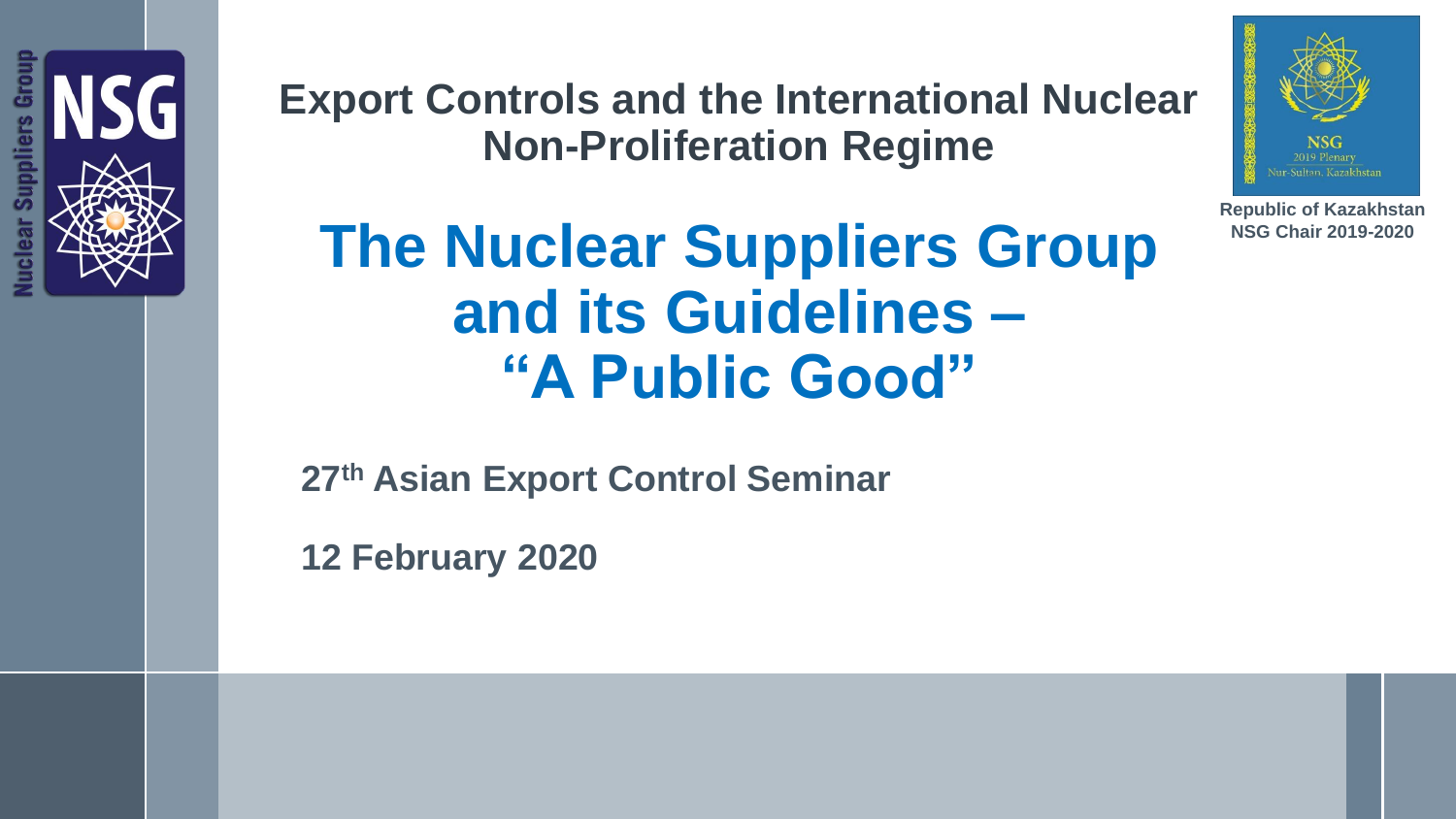





# **What is the NSG?**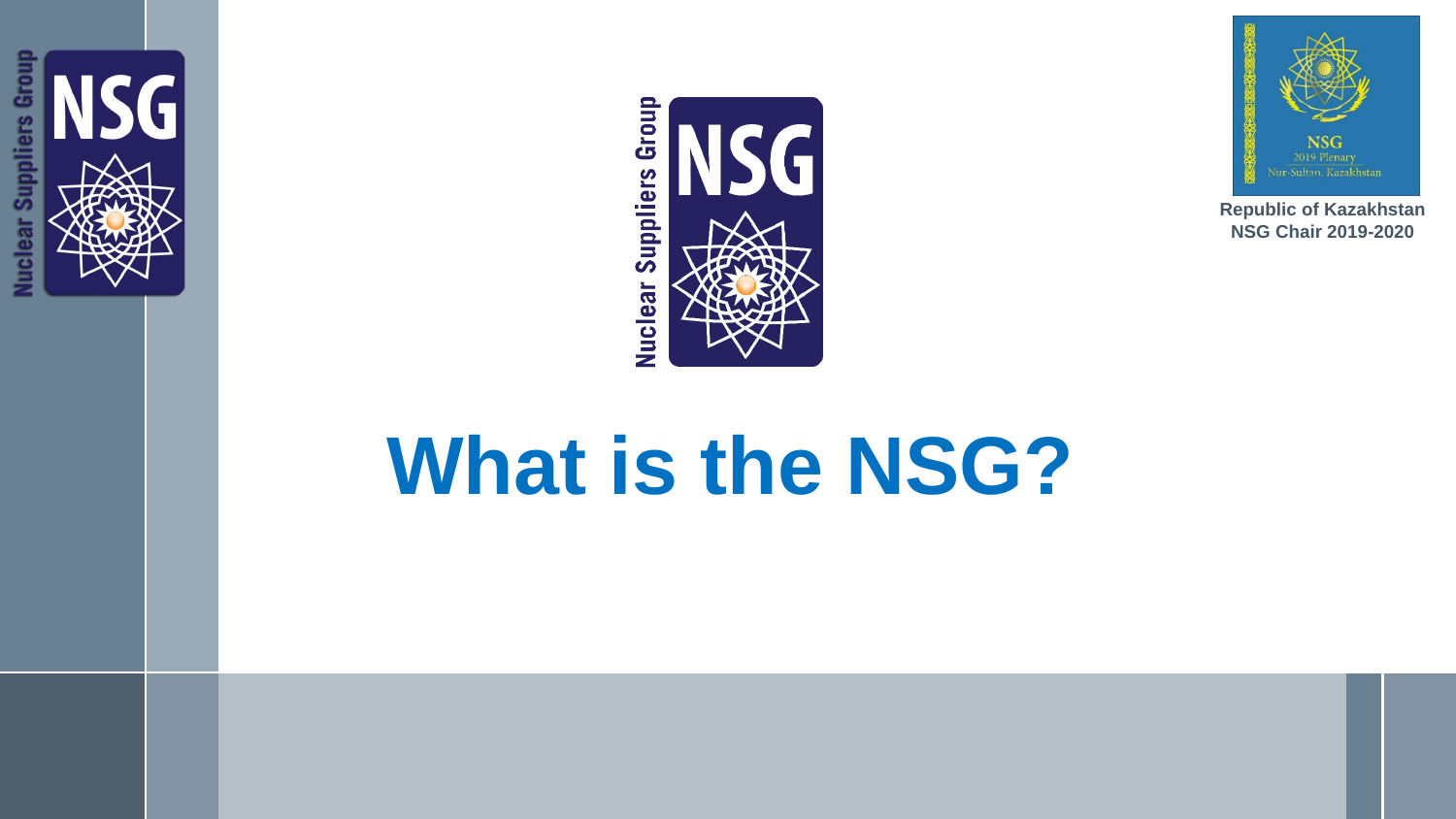

### **The NSG is a:**



**Voluntary association of major supplier governments that seeks to contribute to the nonproliferation of nuclear weapons through…**

**Republic of Kazakhstan NSG Chair 2019-2020**



**…the implementation of two sets of Guidelines for their exports on a national basis**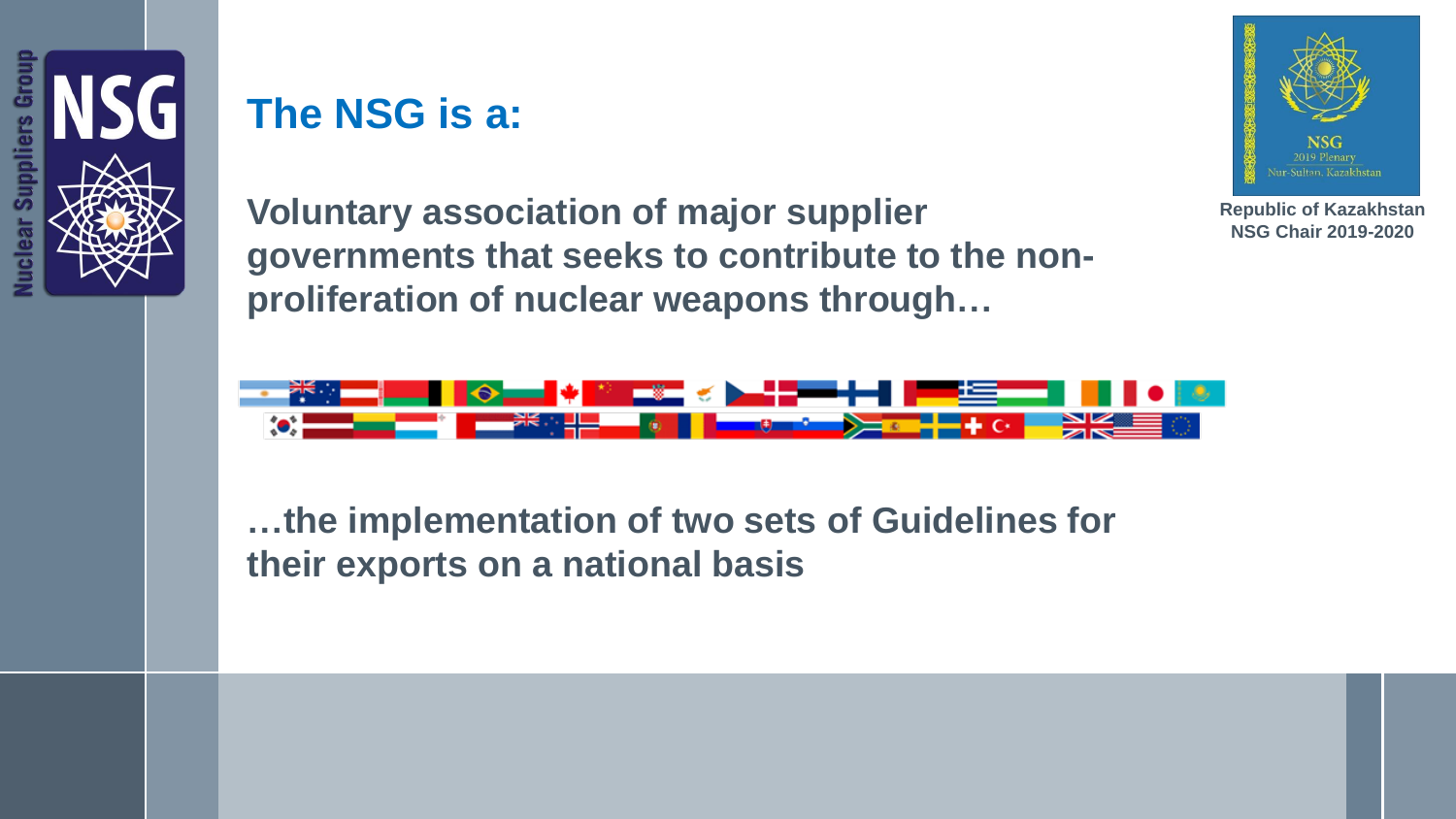

|  | <b>NSG Participating Governments</b> |                   |                |            |                    |               |                 |                          |
|--|--------------------------------------|-------------------|----------------|------------|--------------------|---------------|-----------------|--------------------------|
|  | Argentina                            | <b>Bulgaria</b>   | <b>Denmark</b> | Hungary    | Latvia             | New Zealand   | <b>Russia</b>   | Sweden                   |
|  | Australia                            | Canada            | Estonia        | Iceland    | Lithuania          | Norway        | Serbia          | Switzerland              |
|  | Austria                              | China             | Finland        | Ireland    | Luxembourg         | Poland        | Slovakia        | <b>Turkey</b>            |
|  | <b>Belarus</b>                       | Croatia           | France         | Italy      | <b>Malta</b>       | Portugal      | Slovenia        | <b>Ukraine</b>           |
|  | <b>Belgium</b>                       | Cyprus            | Germany        | Japan      | <b>Mexico</b>      | Romania       | South<br>Africa | <b>United</b><br>Kingdom |
|  | <b>Brazil</b>                        | Czech<br>Republic | Greece         | Kazakhstan | <b>Netherlands</b> | Rep. of Korea | Spain           | <b>United States</b>     |





The European Commission and the Chair of the Zangger Committee participate as observers

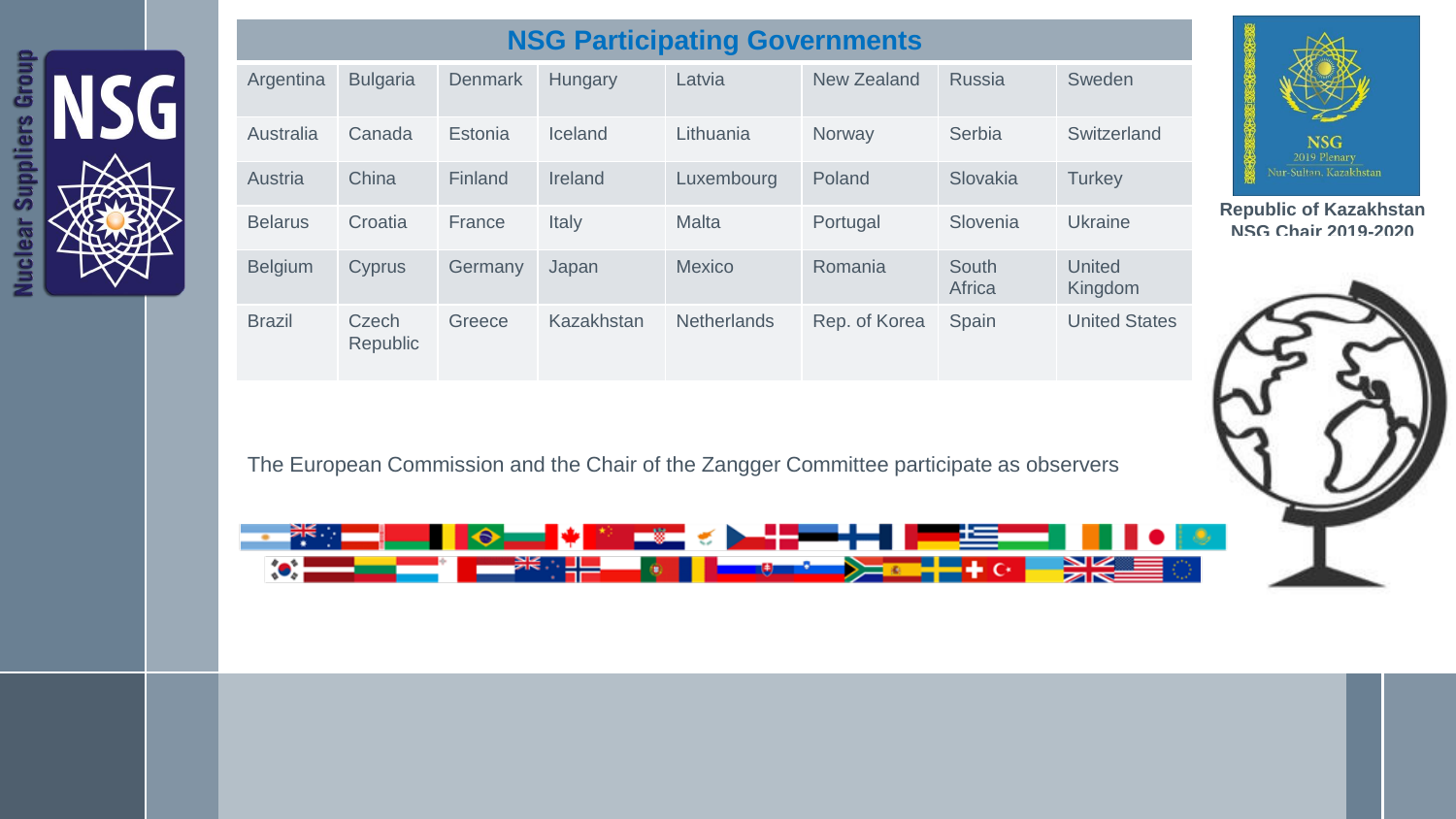



**Recent Plenary Meetings**





**Nur-Sultan 2019**

- **Jūrmala 2018**
- **Bern 2017**
	- **Seoul 2016**
	- **Bariloche 2015**
	- **Buenos Aires 2014**
	- **Prague 2013**

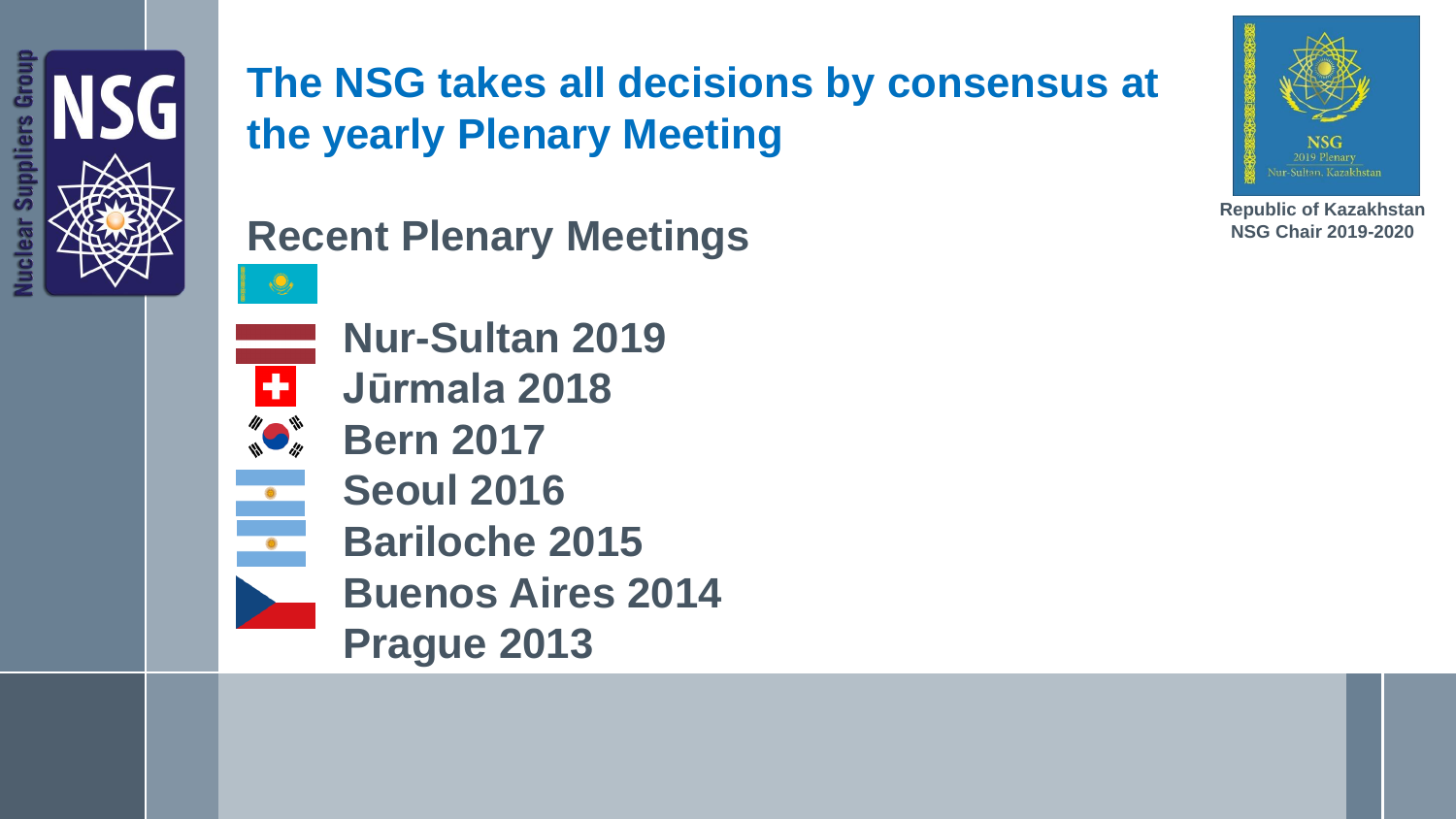

Supplie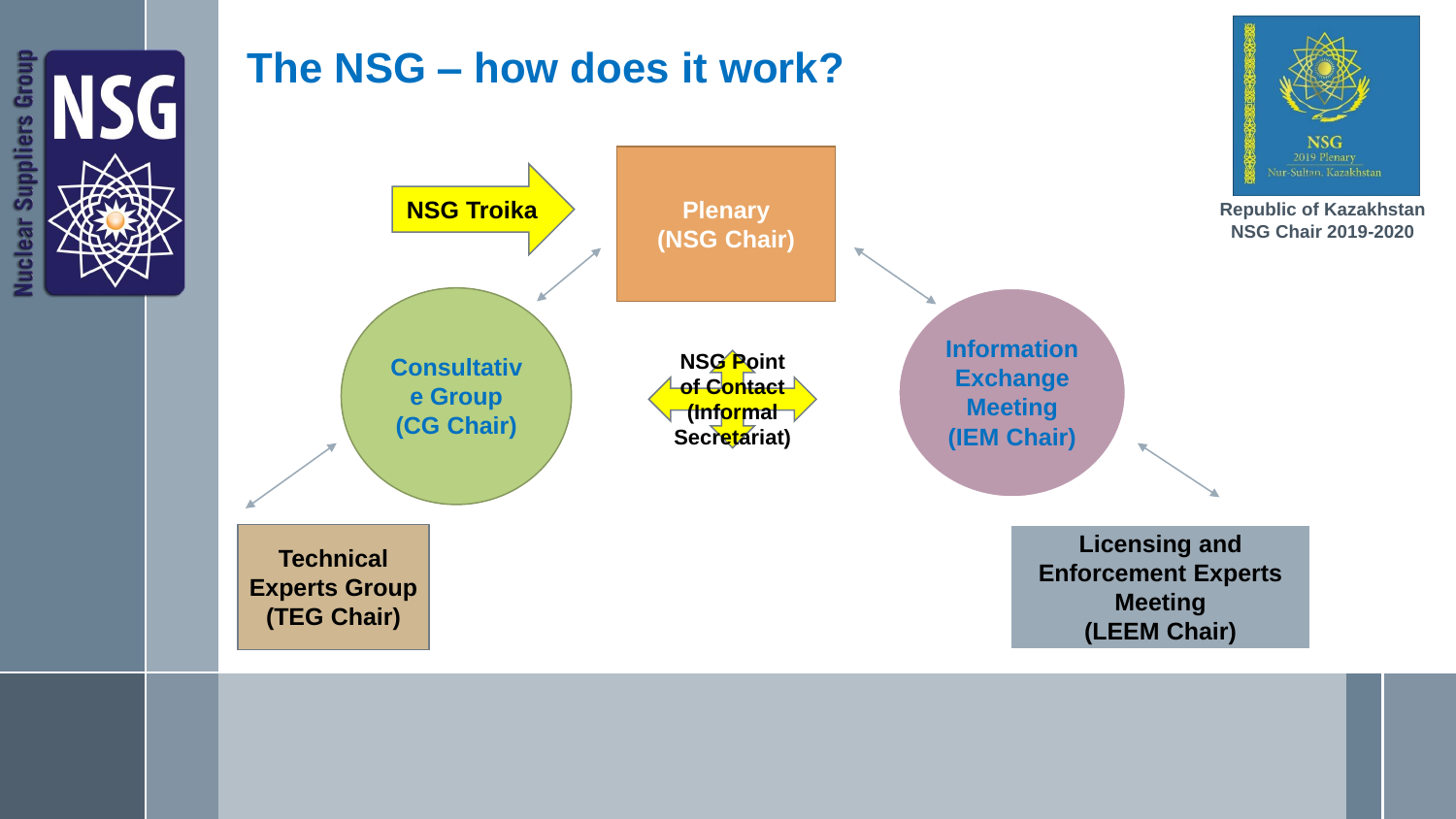





# **The NSG Guidelines**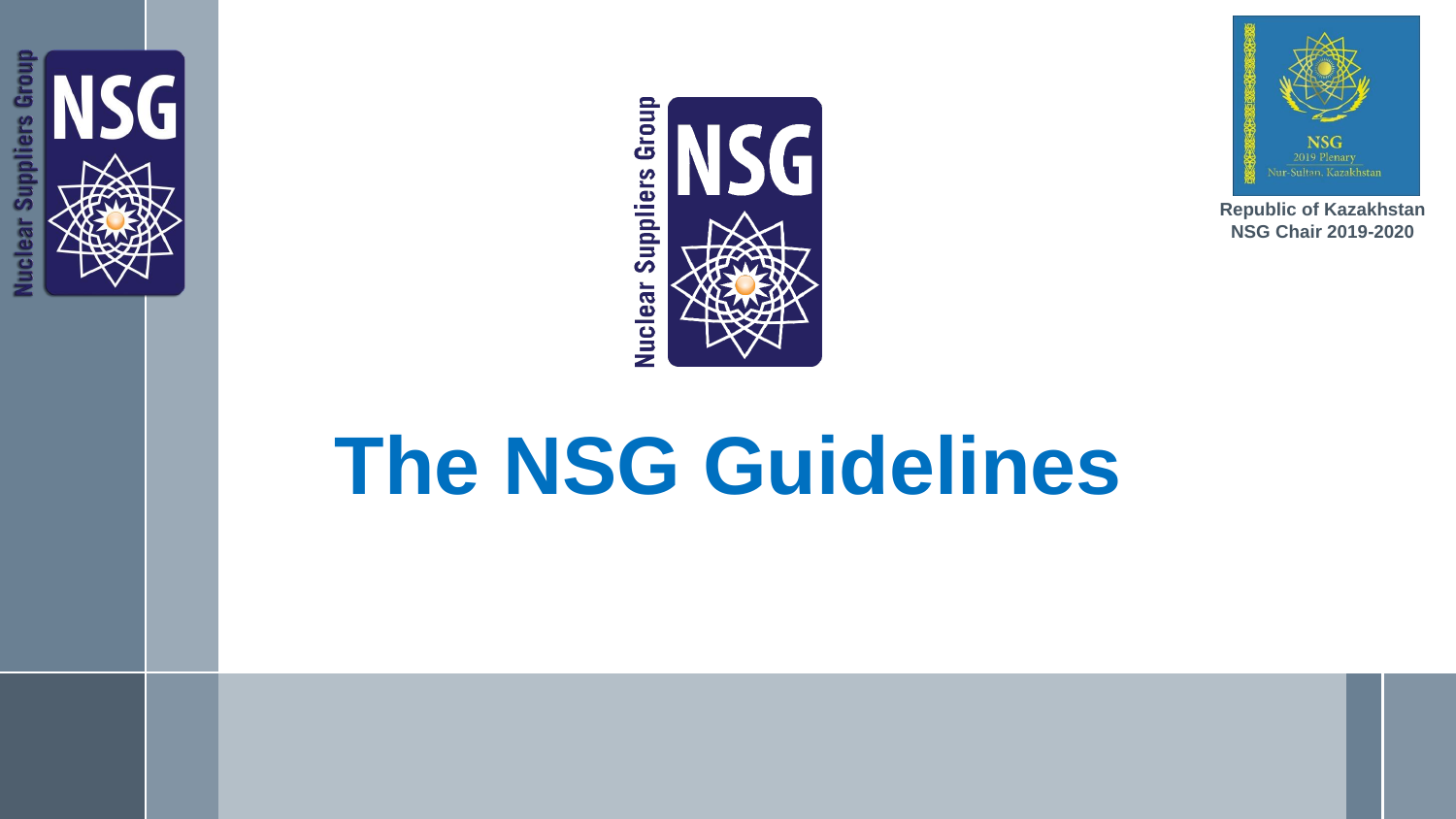

### **The NSG Guidelines are sets of conditions of supply that ensure that:**

- **nuclear trade for peaceful purposes does not contribute to the proliferation of nuclear weapons or other nuclear explosive devices, and**
- **that international trade and cooperation in the nuclear field is not hindered unjustly in the process.**

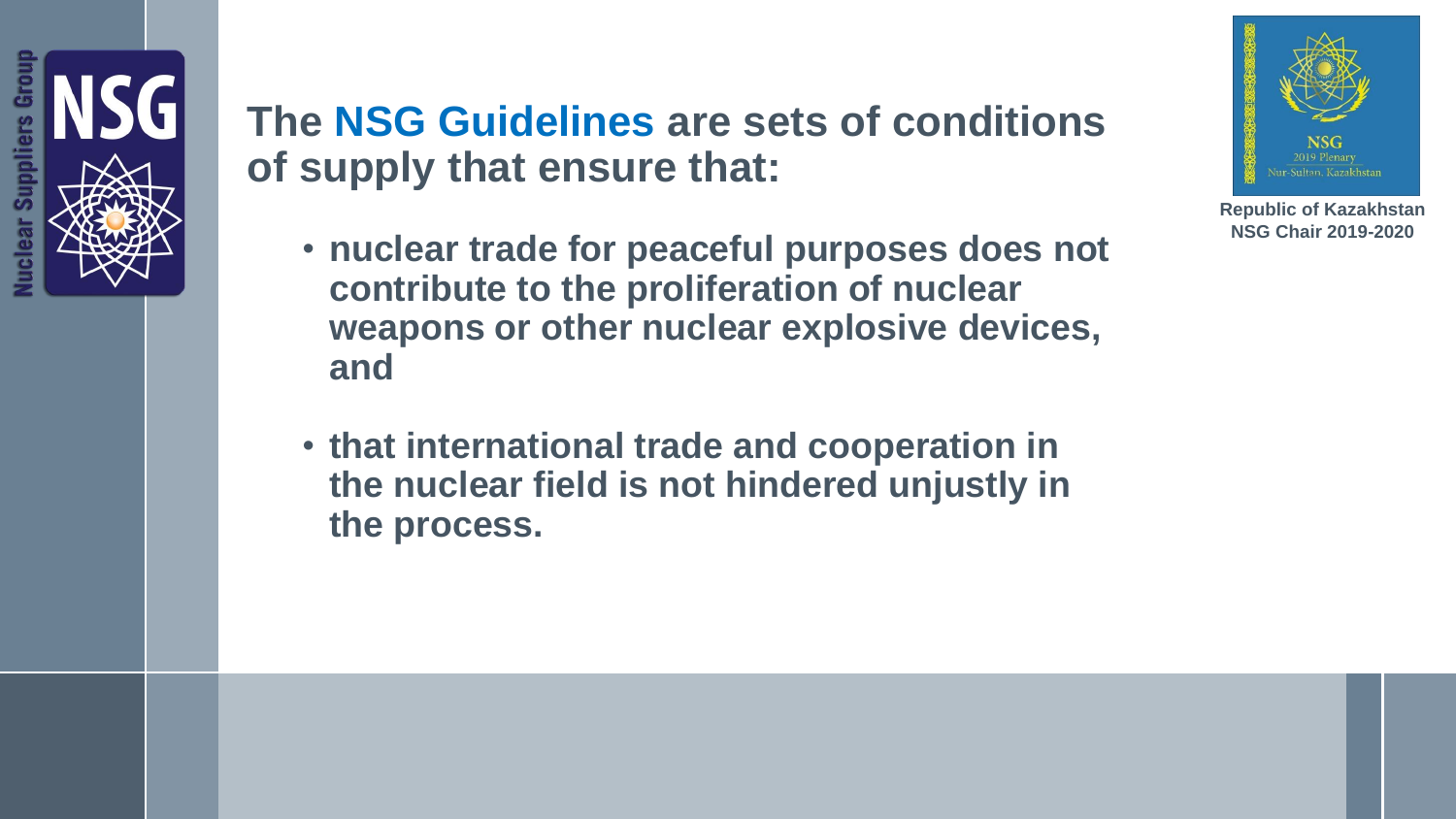



### **NSG – providing solutions to proliferation crises Promoting responsible supplier behaviour**



**Republic of Kazakhstan NSG Chair 2019-2020**



**1978 Creation of NSG Guidelines** 

1990-1991 clandestine nuclear programme of NPT state uncovered

1992 Creation of the NSG Part 2 Guidelines

2004 - A.Q. Khan proliferation network revealed

2004 - Introduction of "Catch-all" **Denials mechansim** 

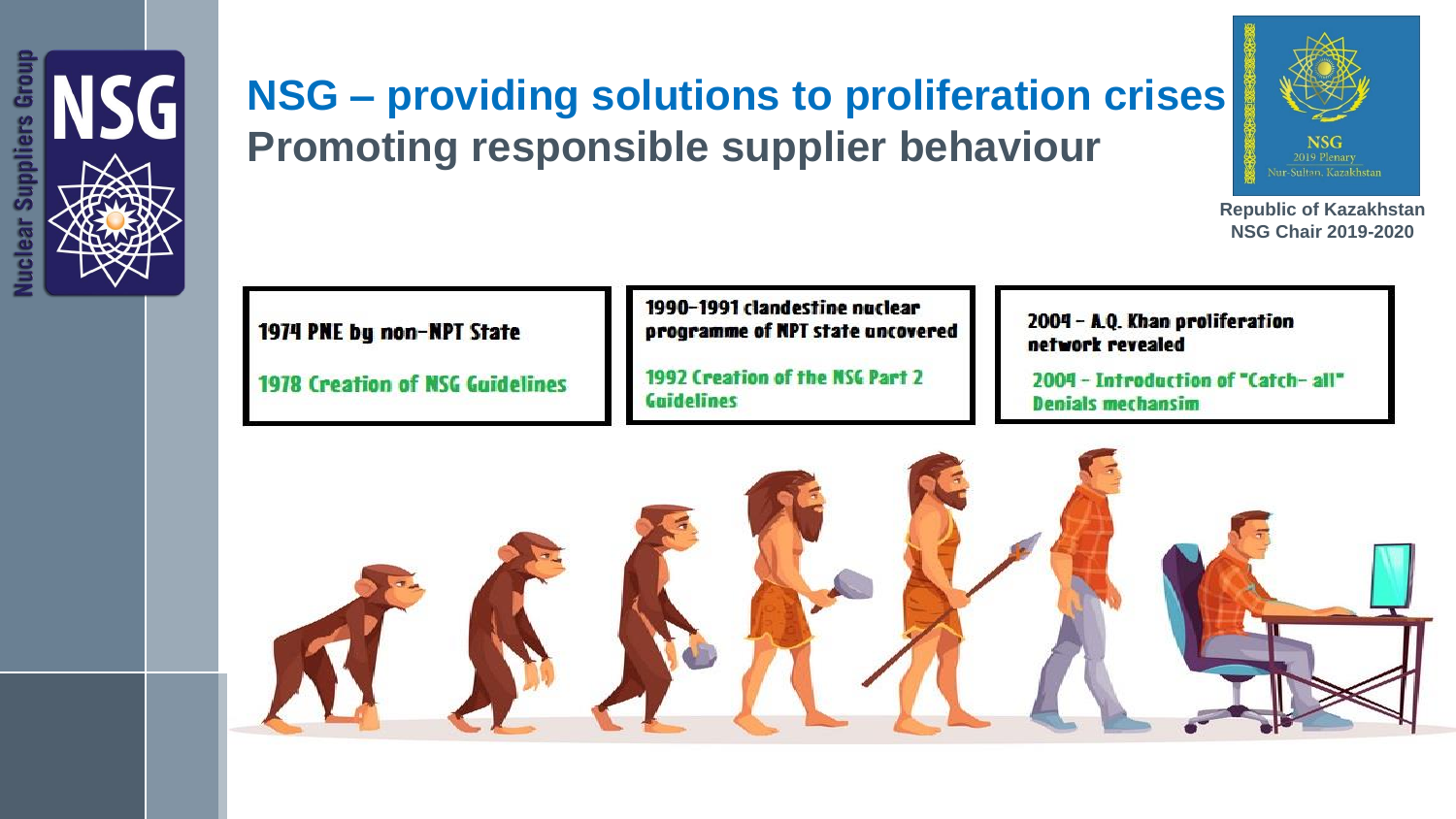

### **NSG Guidelines = a "public good"**

- **Internationally renowned set of best practices**
- **Freely available for any government to integrate into its own national legislative system and implement nationally.**
- **Helps a government meets its UNSCR1540 obligations**



**Republic of Kazakhstan NSG Chair 2019-2020**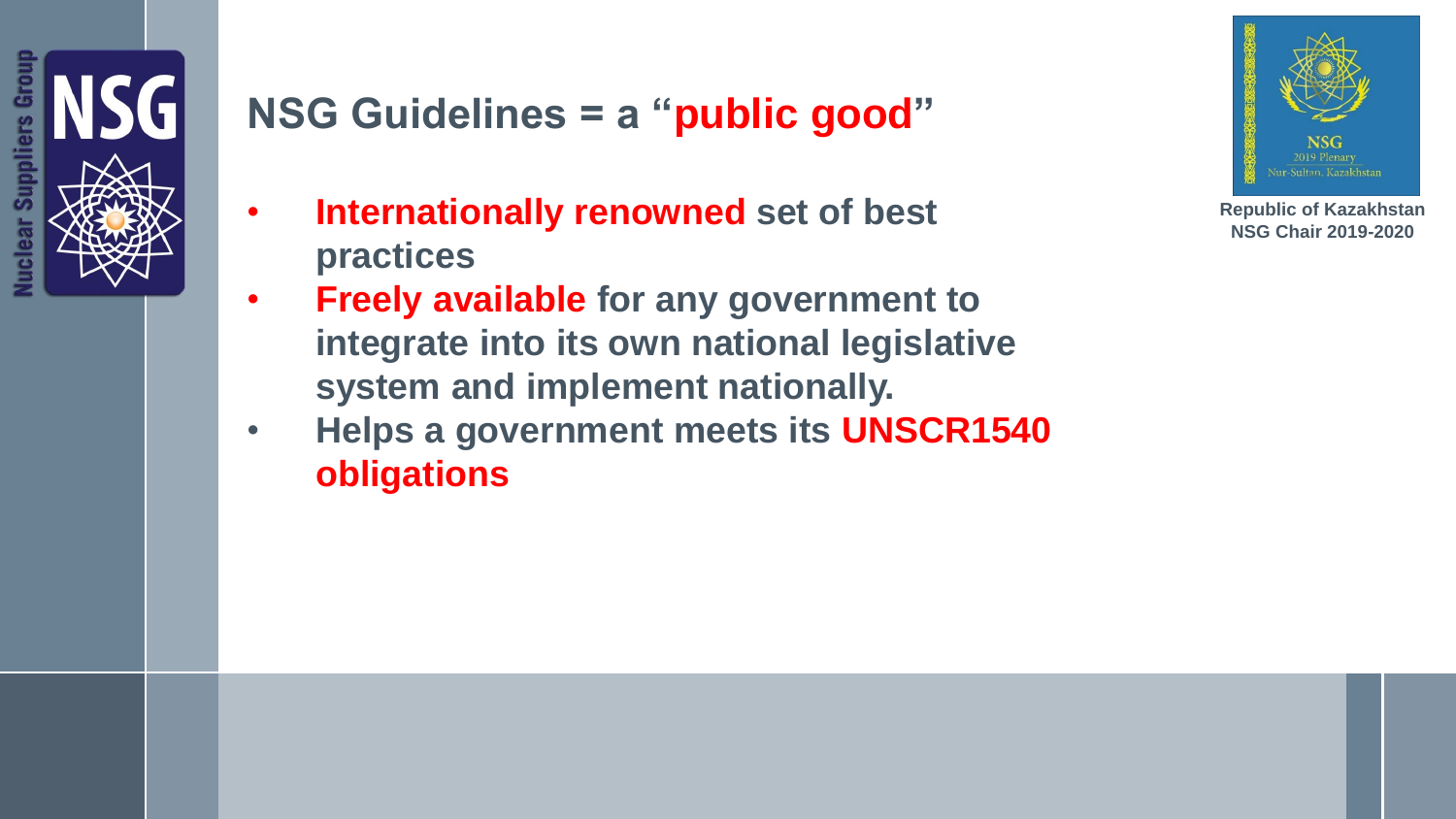





**Republic of Kazakhstan NSG Chair 2019-2020**

*"to take and enforce effective measures to establish domestic controls to*  prevent the proliferation of nuclear, chemical, or biological weapons and their *means of delivery, including by establishing appropriate controls over related materials".*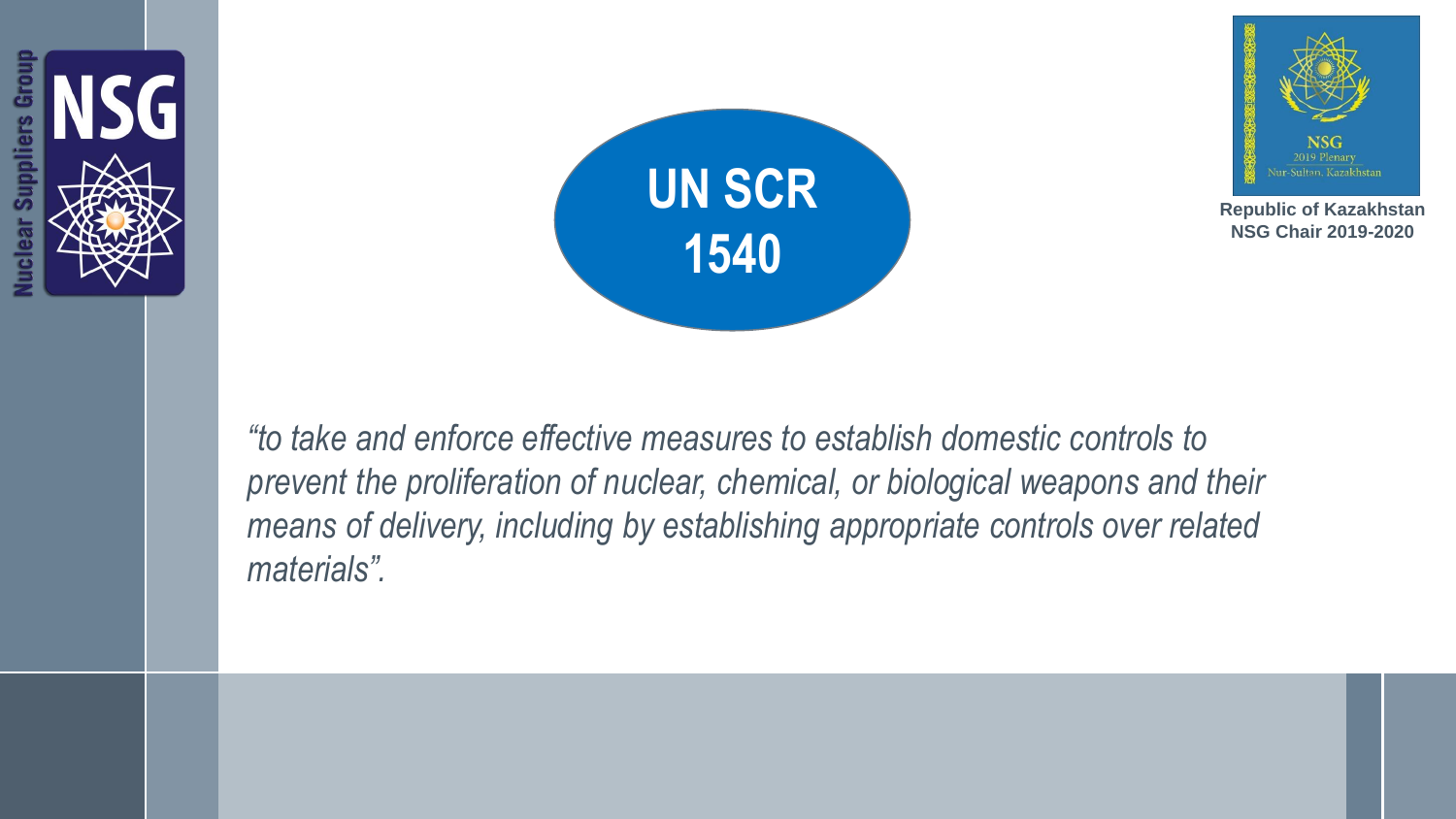

### **The NSG is non discriminatory because it …**



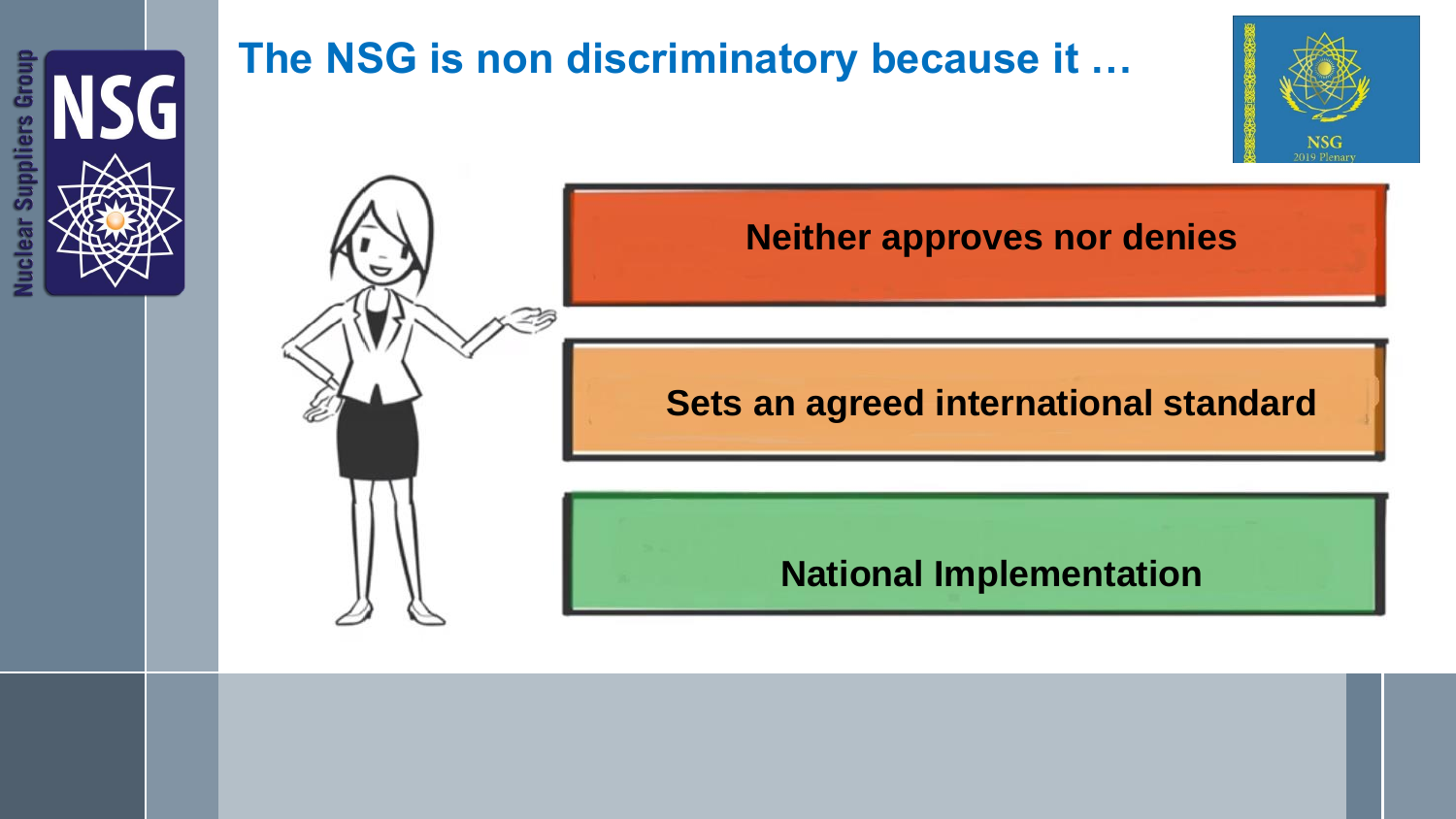

## **Why adhere to the NSG Guidelines?**

- a visible commitment by a government to a common international effort to implementing the international standard for responsible non-proliferation and supplier behaviour.
- Applying the NSG Guidelines and Annexes on a national basis helps governments meet their export control obligations under UNSCR 1540

**Governments may choose unilaterally to adhere to the Guidelines without taking the step of applying to become an NSG Participating Government.**

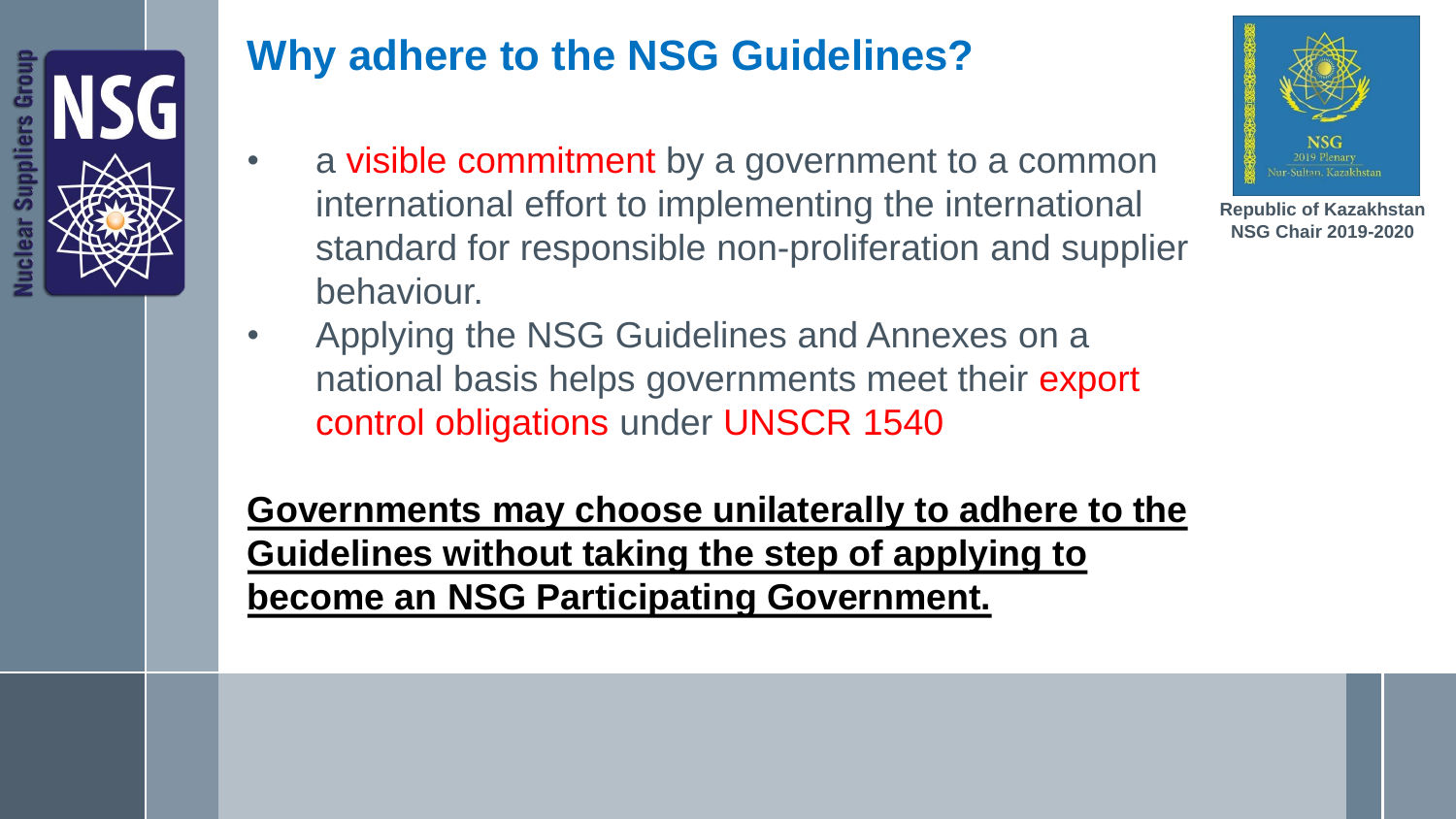**Besides the NSG Guidelines, the NSG public website includes the following "good practices" which can support implementation of export controls:** 



- Efficient Processing of Government to Government Assurances (GTGA)
- Good Practices for Corporate Standards to Support the Efforts of the International Community in the Non-Proliferation of Weapons of Mass Destruction
- Good Practices for the Implementation of Brokering and Transit/Transshipment Controls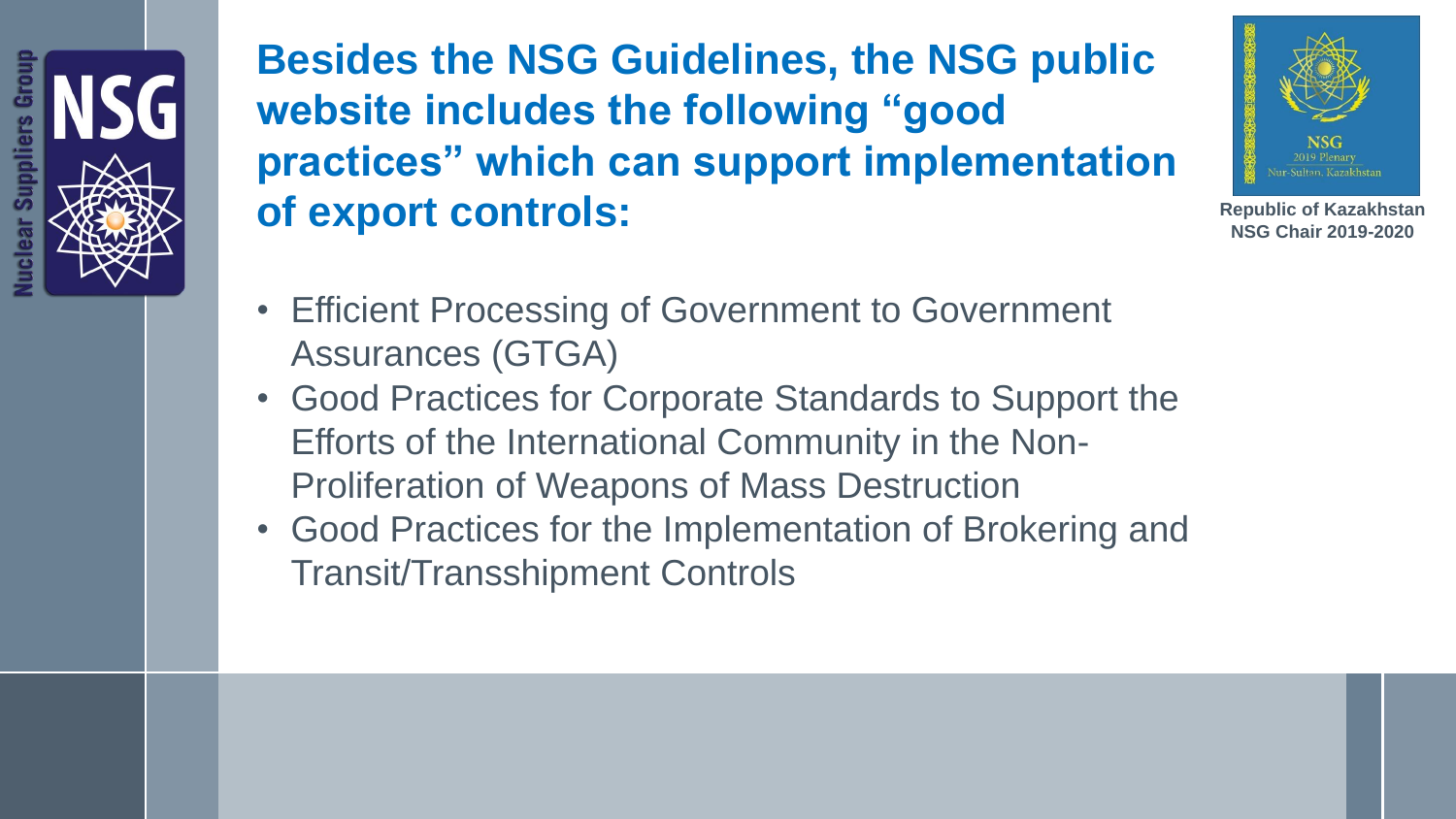



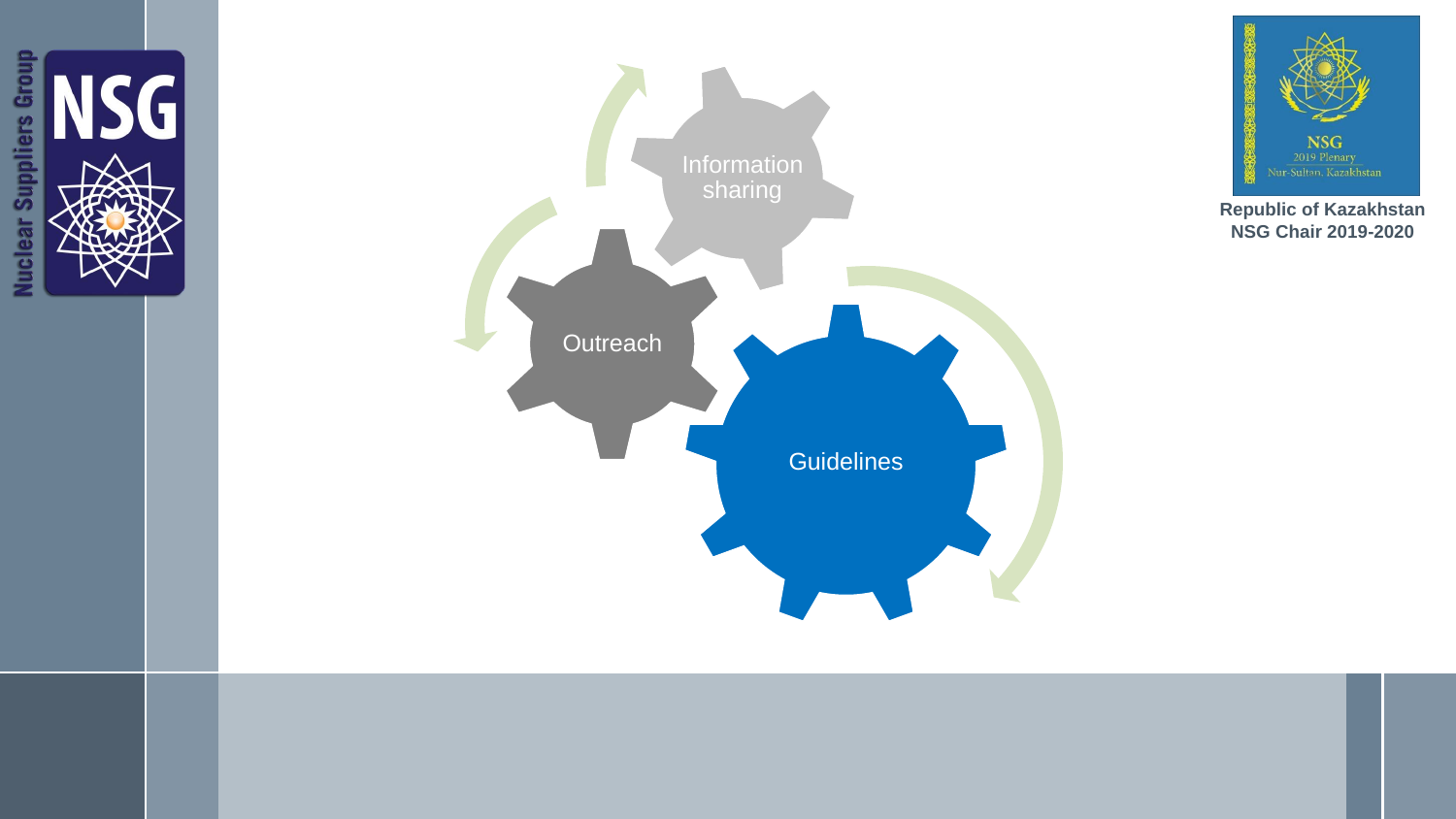





# **Information Sharing**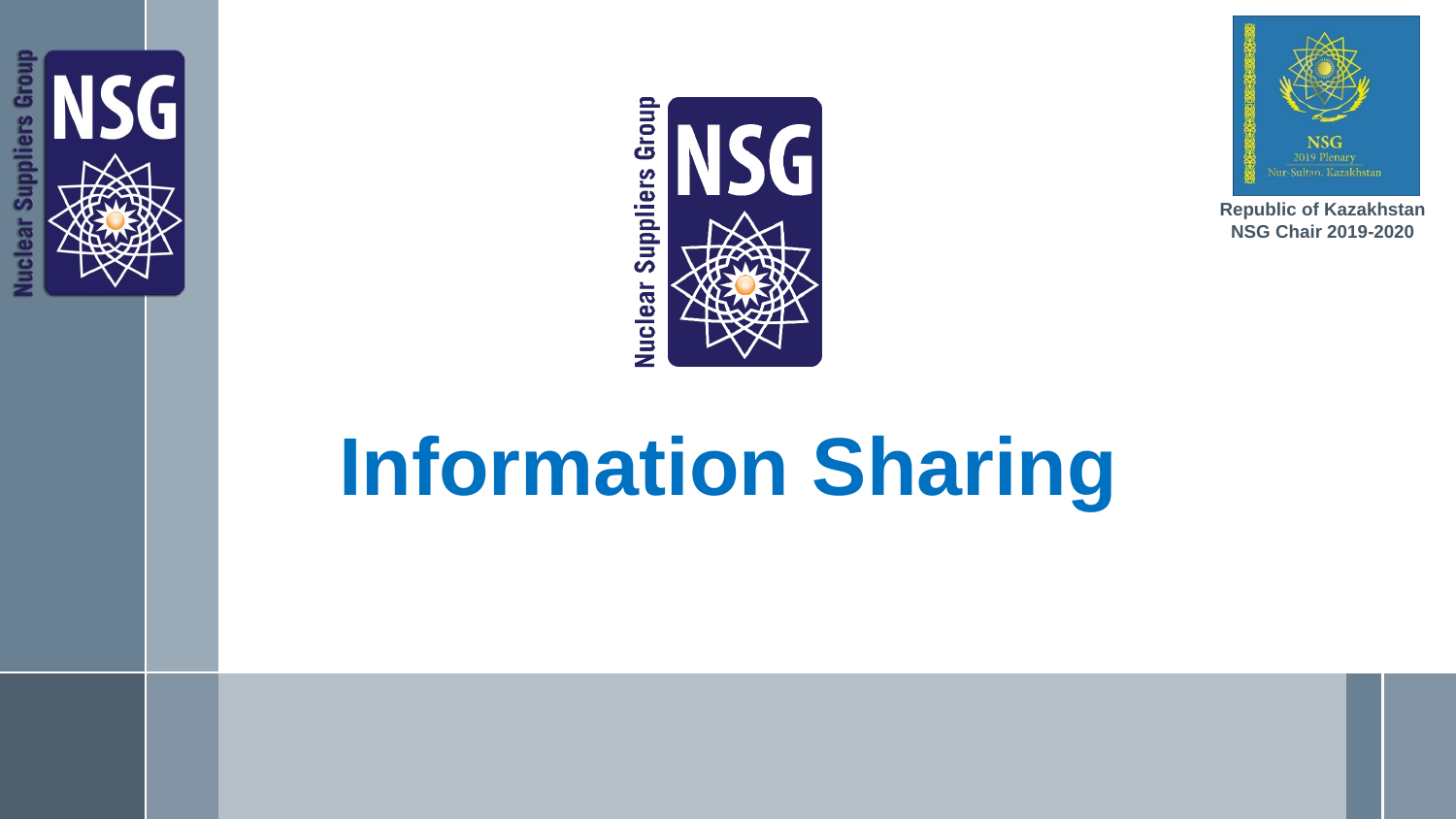



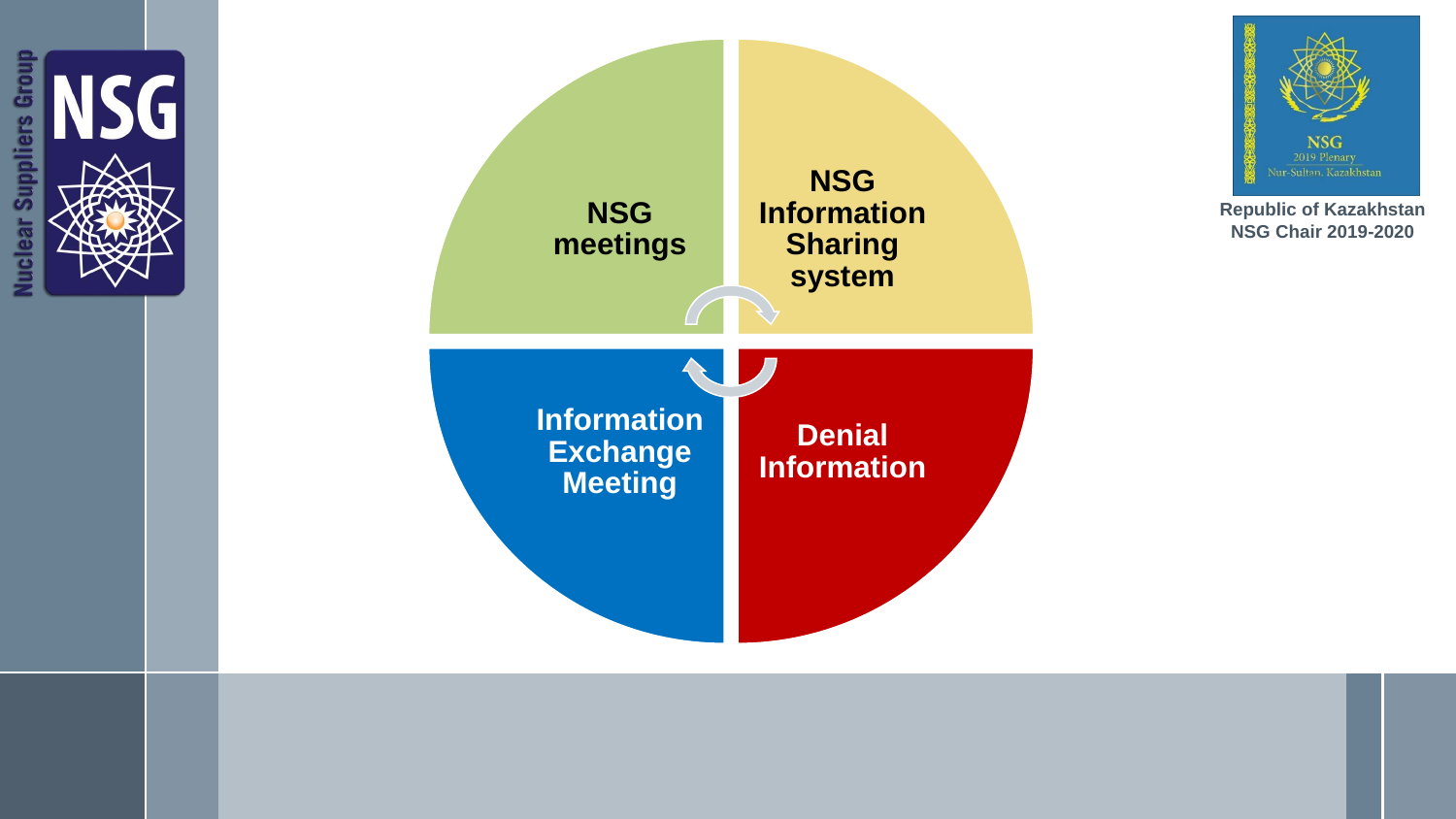



# **Outreach**

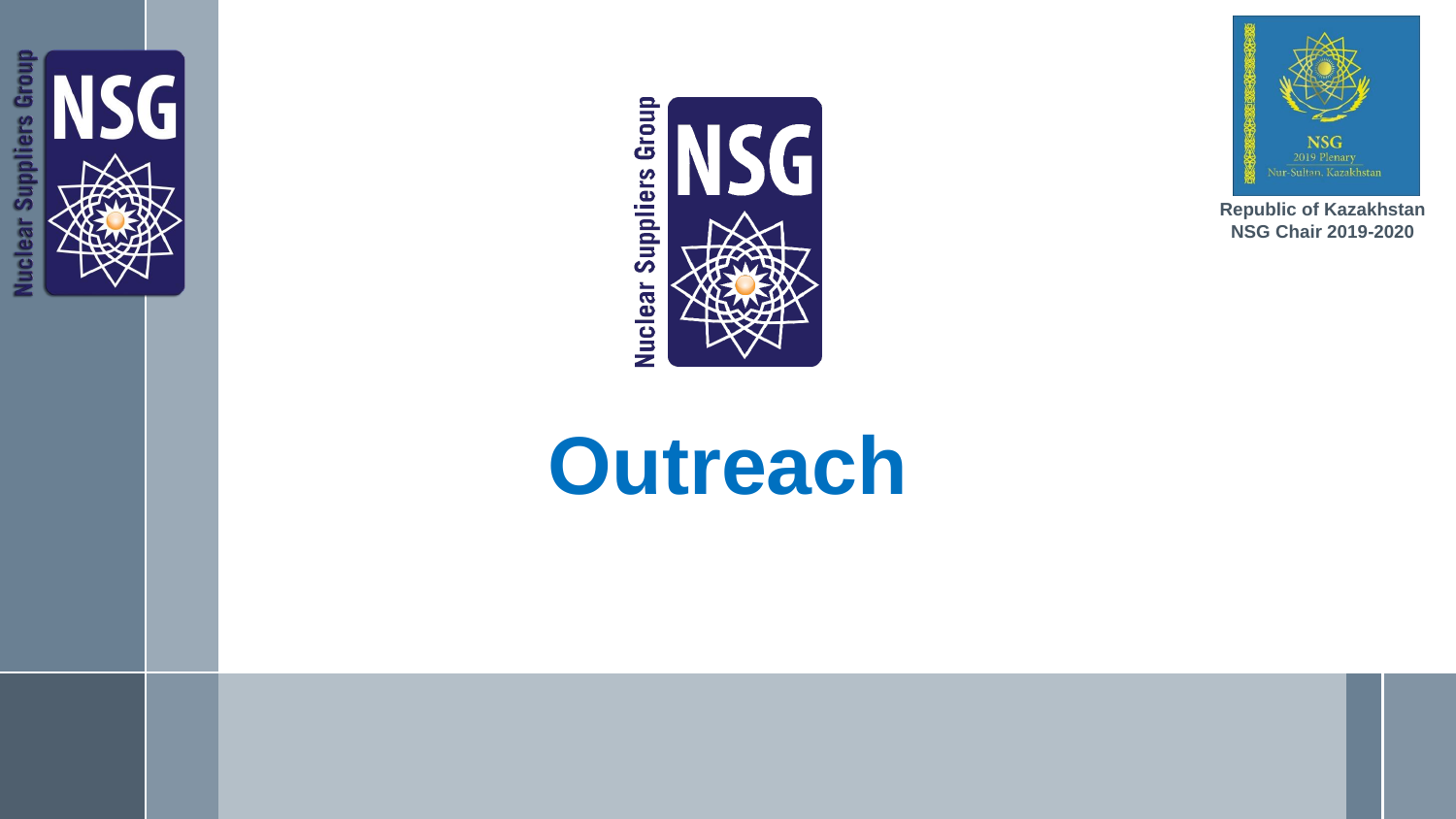

#### **NSG Outreach Partners**



**NSG** 2019 Plenary Nur-Sultan, Kazakhstan

**Republic of Kazakhstan**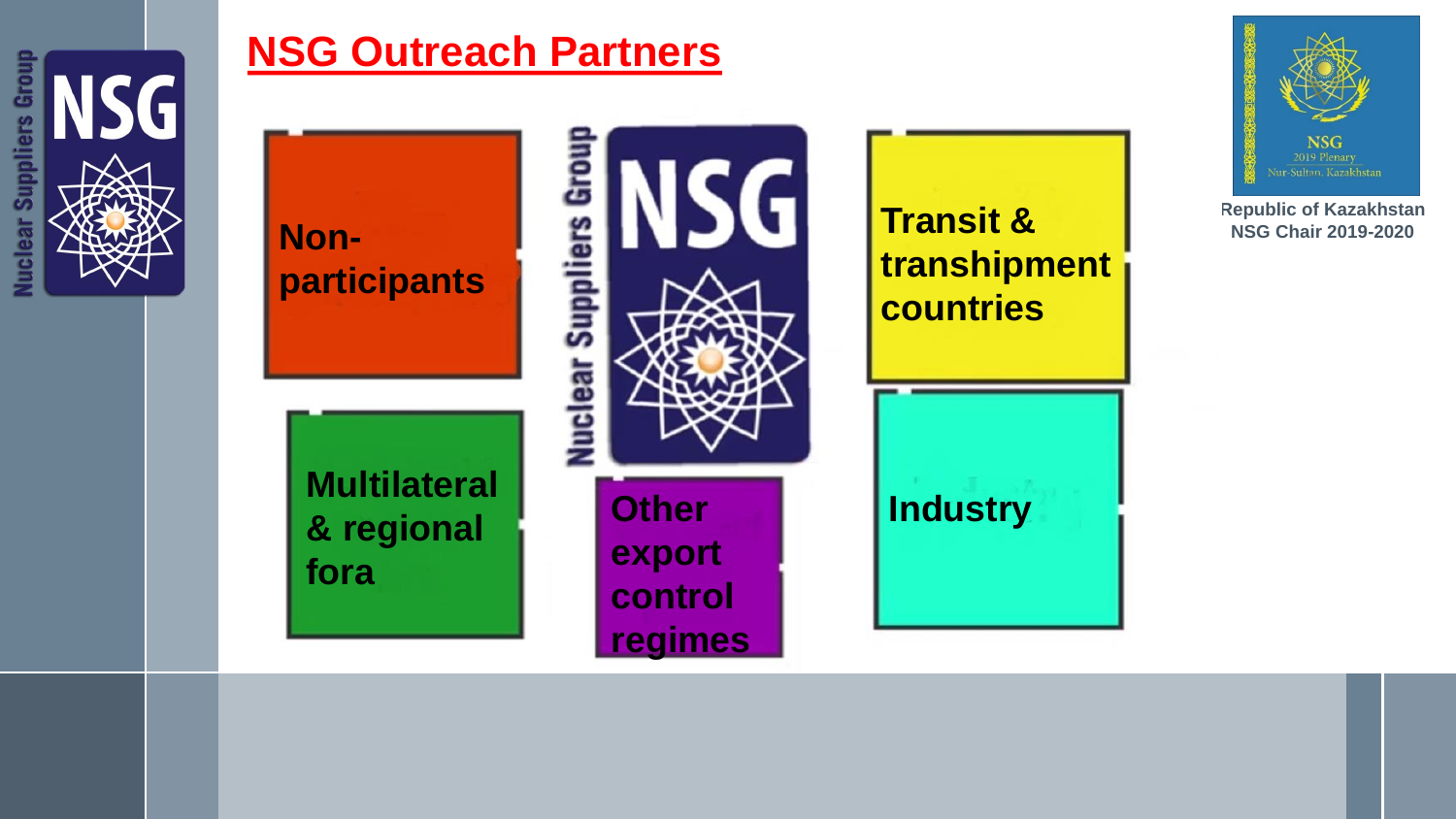

### **3 aims of the outreach activities:**

- 1. Build a strong and sustainable relationships between the NSG and outreach partners
- 2. Broaden understanding of the NSG Guidelines and provide opportunities for non-participating governments to adhere to the NSG Guidelines
- 3. Facilitate an open discussion on issues of common interest and concern related to nuclear non-proliferation and nuclear export controls

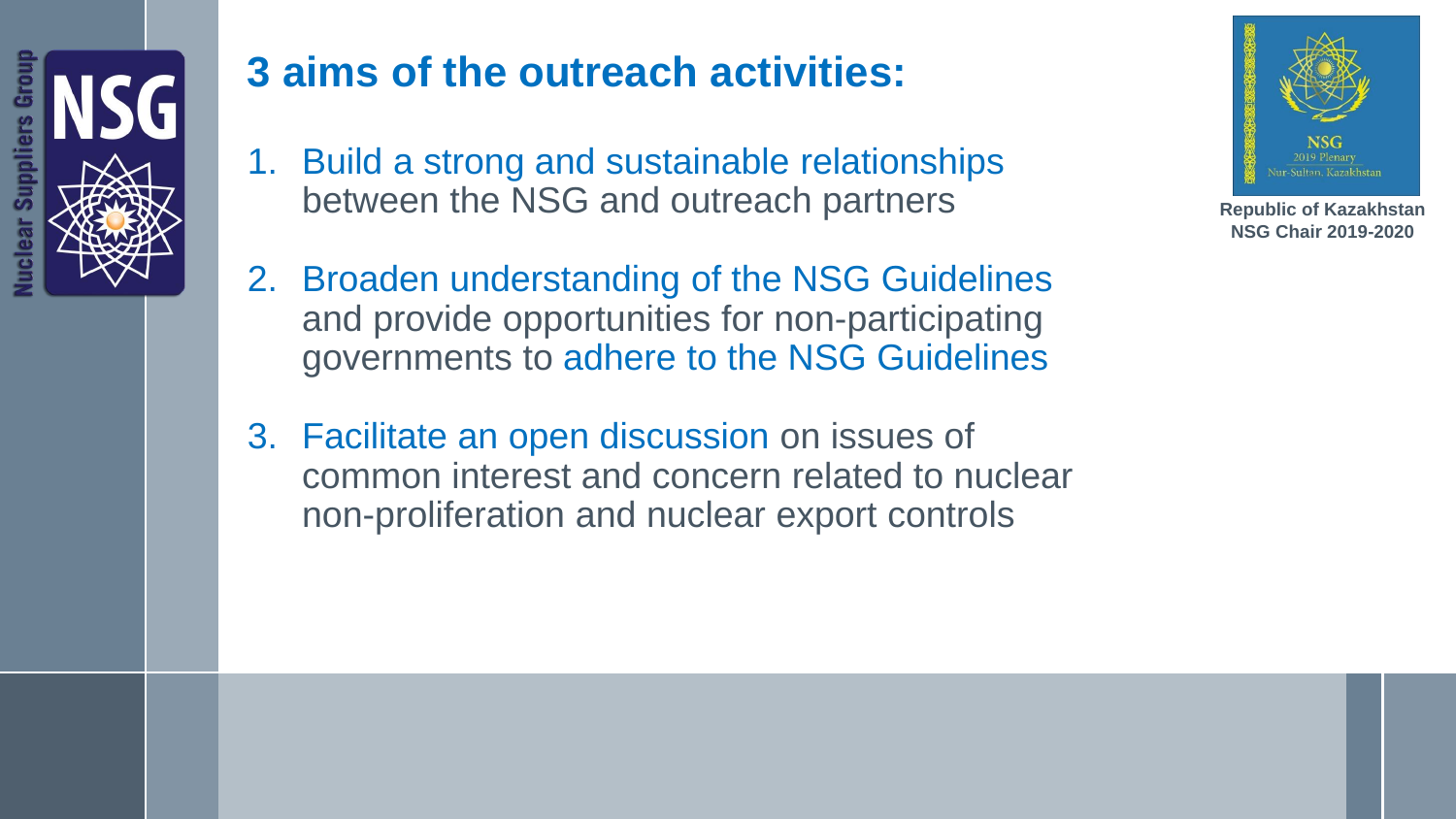#### **What's new since the 26th Asia Export Control Seminar?**

#### **NSG Plenary in Nur-Sultan, Kazakhstan – June 2019**

- Updated the NSG Part 1 and Part 2 Guidelines and Control Lists – 8 changes (3 Trigger List and 5 Dual List changes). Published by the IAEA INFCIRC/254 Part 1 and Part 2
- Appointment of Germany as CG Chair
- **Election of Belgium as a next NSG Chair**
- Review of enrichment technologies and commercial practices
- Informal dialogue with industry representatives (Nov.2019)
- Publication of new document "The Nuclear Suppliers Group, its Origins, Role and Activities". Published by the IAEA INFCIRC/539 revision 7

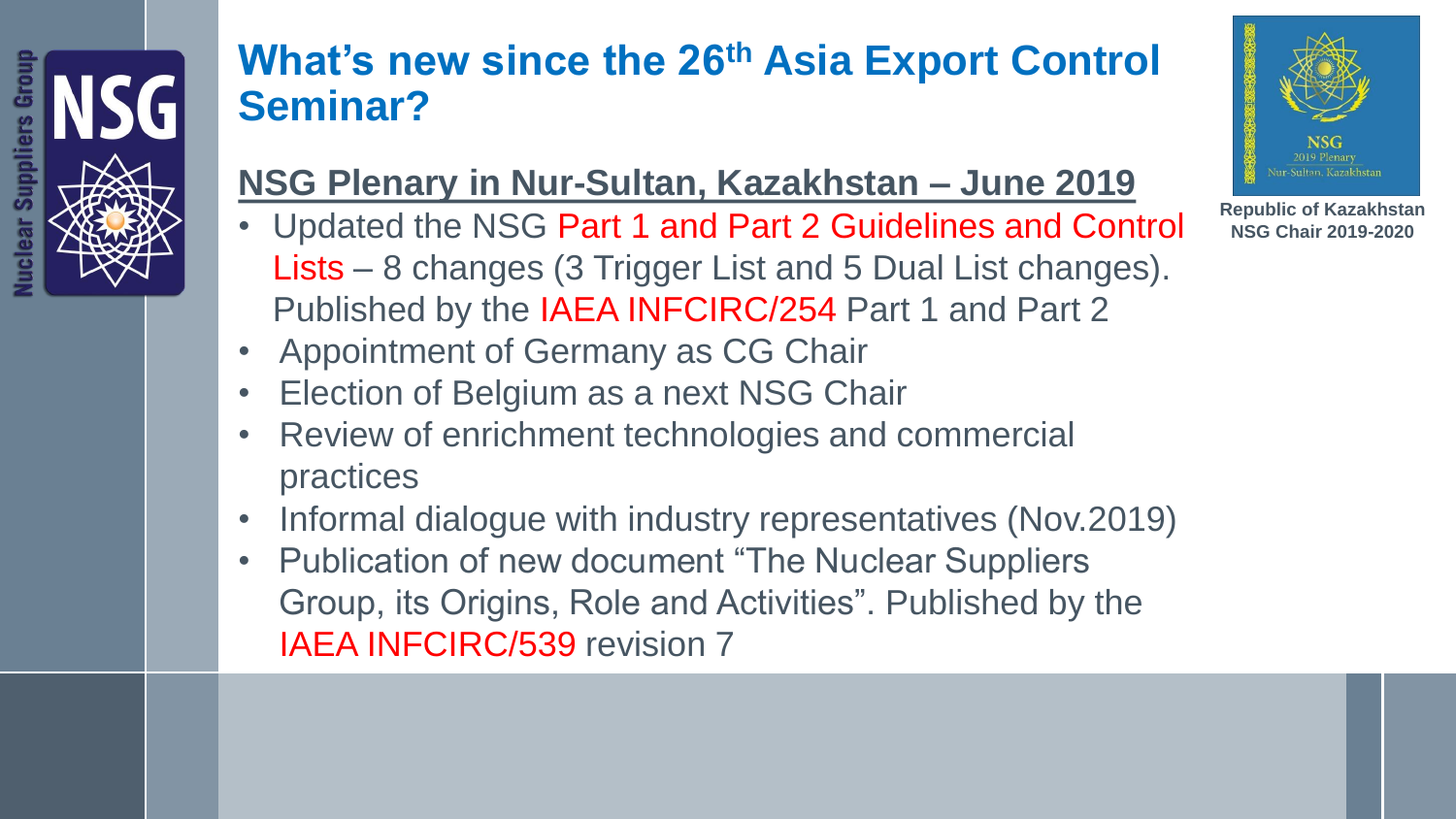

### **Kazakhstan as Chair**

Guided by the principles of impartial mediation, "fair brokering" and strict adherence to the key principle of consensus



**Republic of Kazakhstan NSG Chair 2019-2020**

#### **Contributed to core issues of non-proliferation by:**

- Hosting the NSG Plenary in Nur-Sultan in June 2019
- Revised NSG Guidelines to IAEA for publication INFCIRC/254
- Revised NSG Information public document INFCIRC/539
- Informal Outreach event with National Industry reps
- Extensive outreach on margins of NPT Review Conference